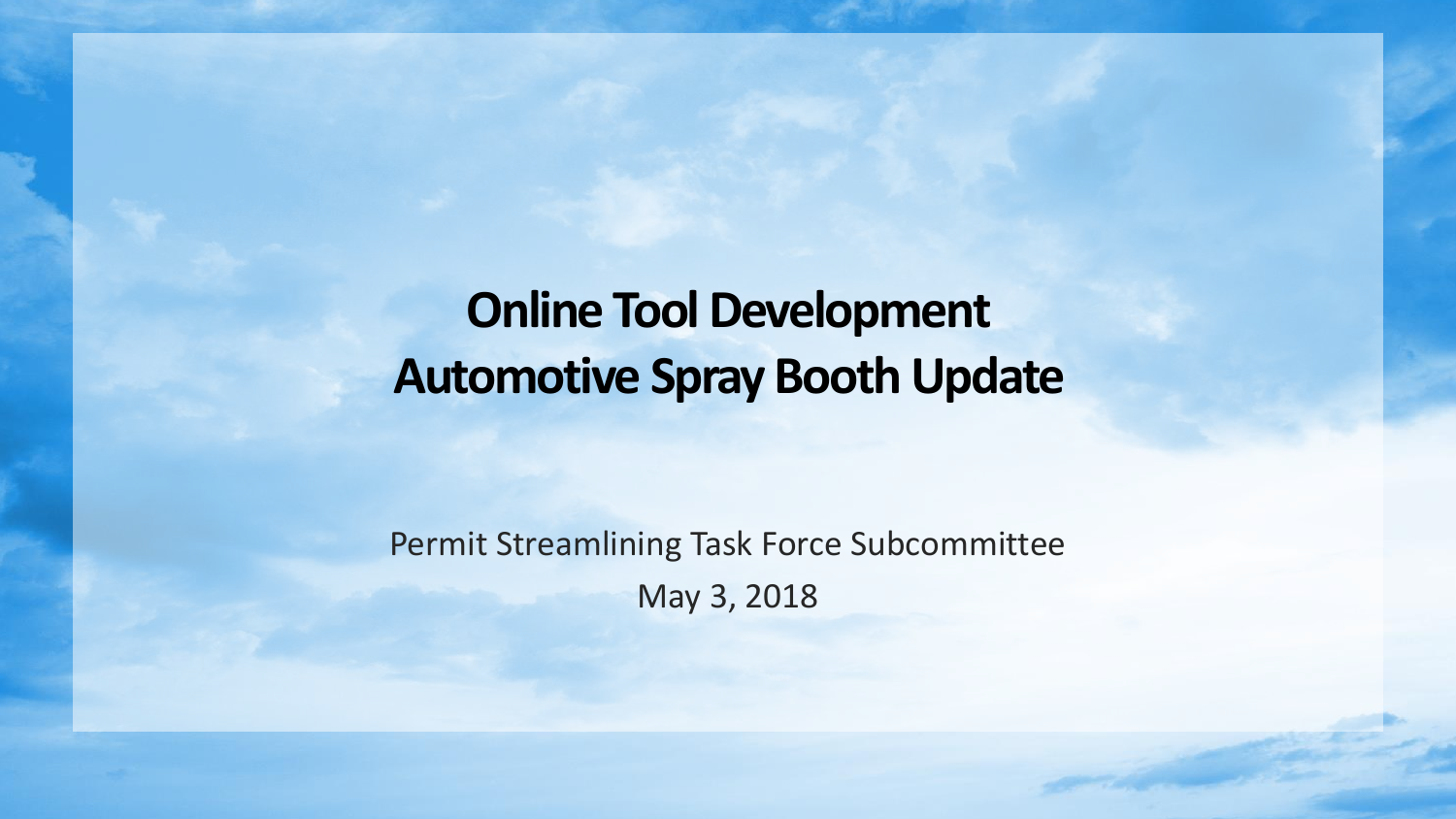# **Background**

### **Phase I Goals**

- **Build foundation for paperless** processing
- **IMPROVE turnaround times** 
	- − Minimize queues
	- Ensure more complete submittals
- **Nirror conventional paper process** 
	- − Maintain integrity of permitting system
	- − Future streamlining possible

#### **Approach**

- **Three initial modules based on lower** complexity and higher application rate
- **Use screening thresholds to ensure** compliance and reduce follow-up
	- − *< 1 gallon per day material*
	- − *Limited use for ethyl benzene*
- Bring applications in-house when screening approach is too limiting

#### **Keep the environment whole**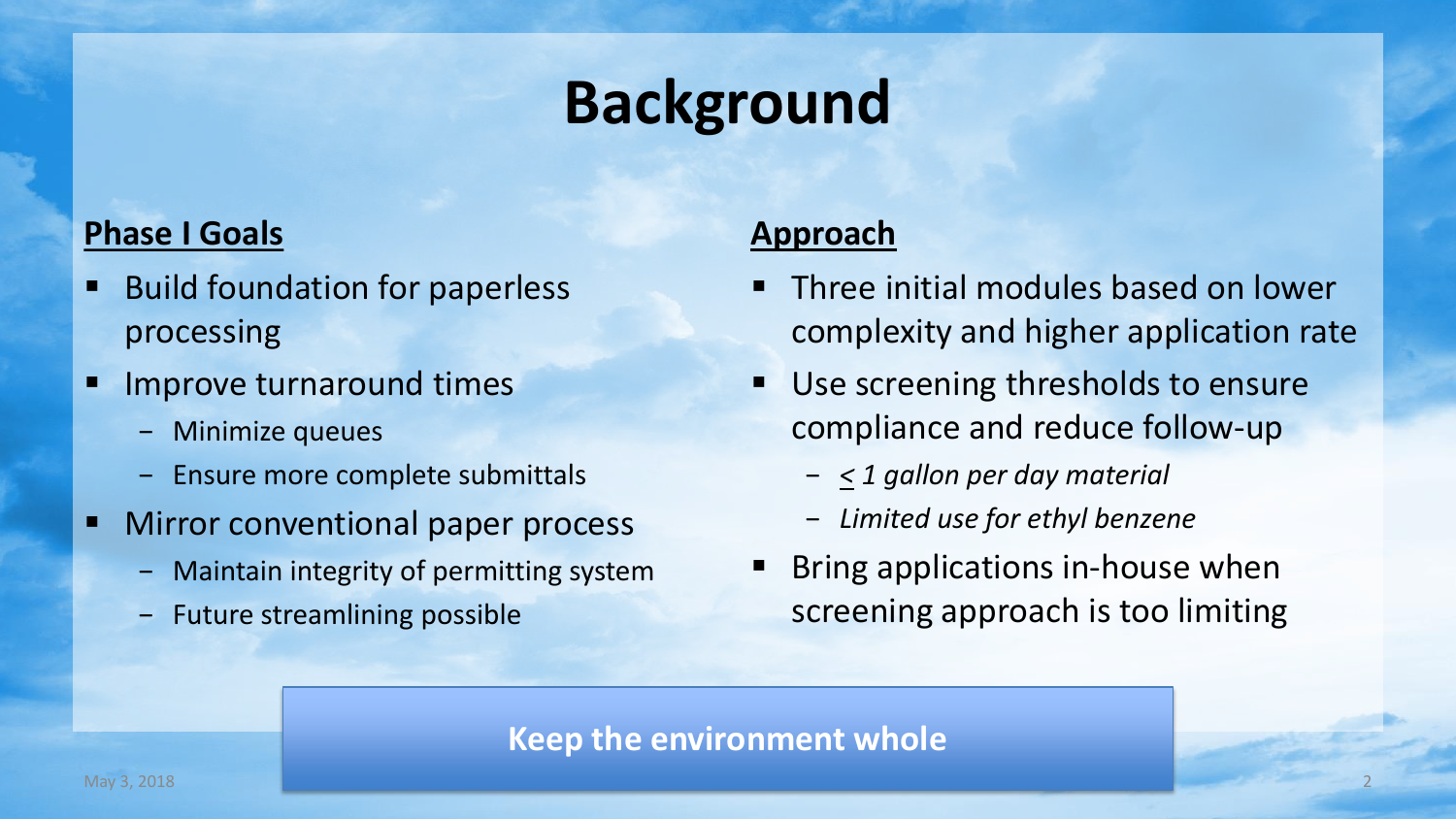# **Phase I Update**

### **Dry Cleaning Module**

Fully Released January 2018

### **Additional Modules**

**Automotive Spray Booth** Gasoline Dispensing Facilities



## Get a Dry Cleaner Air Permit Online!

SCAQMD is pleased to announce a new service for rapidly obtaining an air permit online for dry cleaning equipment.

Learn more

**Alerts** 

Current There are no alerts at this time.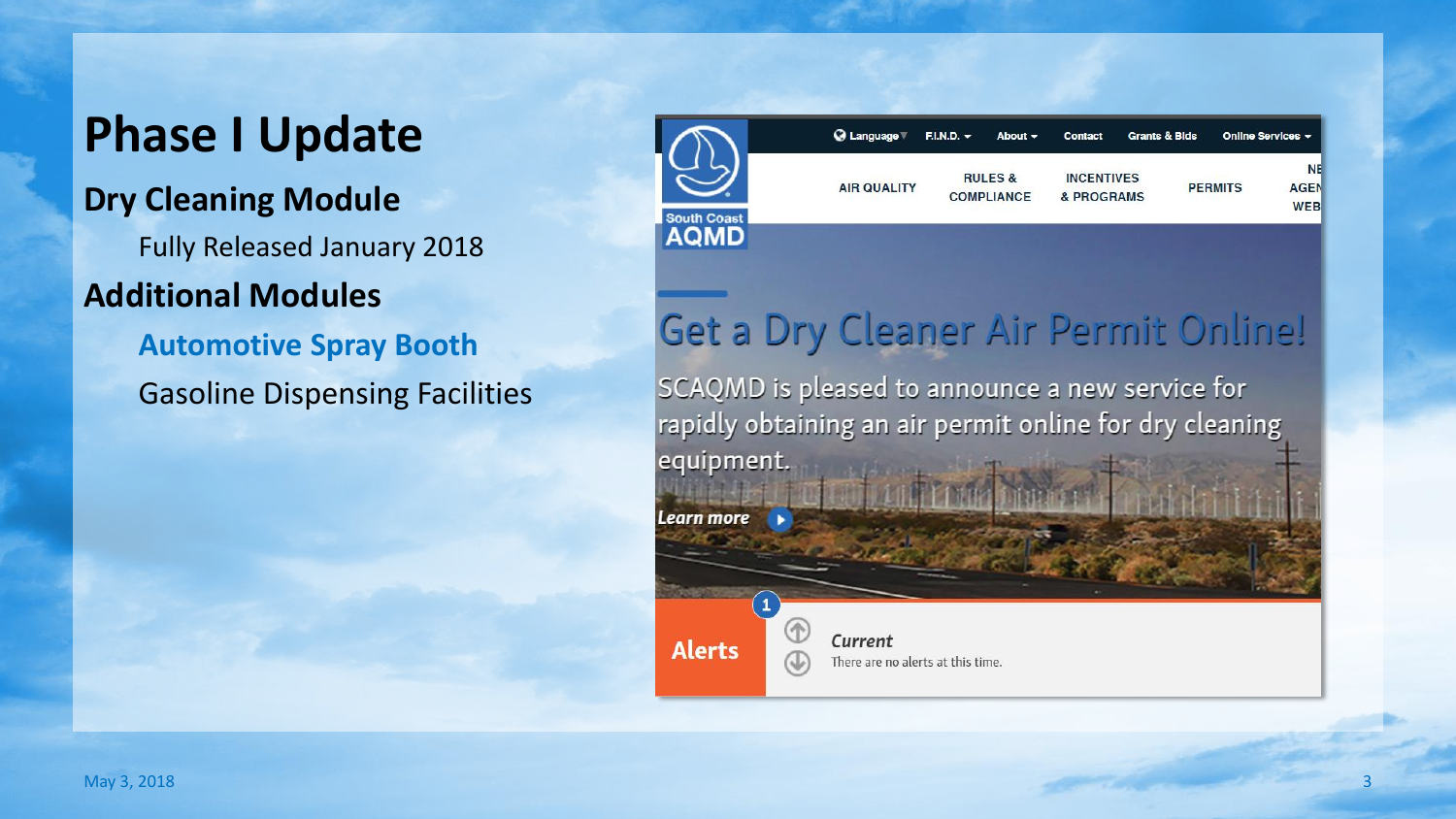| <b>Phase I Update</b>                                                                                                                                                                   |                                      | <b>Online Permitting for Dry Cleaners</b>                                                                                  |
|-----------------------------------------------------------------------------------------------------------------------------------------------------------------------------------------|--------------------------------------|----------------------------------------------------------------------------------------------------------------------------|
|                                                                                                                                                                                         |                                      | SCAQMD is pleased to introduce a new online permit application system for                                                  |
| (cont.)                                                                                                                                                                                 |                                      | businesses. Using our new online system, eligible applicants will be able to apply for                                     |
|                                                                                                                                                                                         |                                      | and obtain, via email, a valid Permit to Operate. The online application filing program                                    |
|                                                                                                                                                                                         |                                      | is currently available for Dry Cleaning machines.                                                                          |
|                                                                                                                                                                                         |                                      |                                                                                                                            |
|                                                                                                                                                                                         |                                      | Benefits of the Online Application Filing Program:                                                                         |
|                                                                                                                                                                                         |                                      | • The online application process should take around 30-40 minutes to complete and                                          |
| <b>RULES &amp;</b><br><b>AIR QUALITY</b>                                                                                                                                                | <b>INCENTIVES</b><br><b>PERMI</b>    | obtain a Permit to Operate compared to the several weeks/months long                                                       |
| <b>COMPLIANCE</b><br>& PROGRAMS                                                                                                                                                         |                                      | conventional application filing process.<br>plant the Unune Application Process                                            |
|                                                                                                                                                                                         |                                      | • An approved permit is sent directly via email for pri <b>s</b> Screenshots and Instructions PDF                          |
|                                                                                                                                                                                         |                                      |                                                                                                                            |
|                                                                                                                                                                                         |                                      | • Online users that are responsible for multiple locati Frequently Asked Questions (FAQs)                                  |
|                                                                                                                                                                                         | Permits                              | through the program.                                                                                                       |
|                                                                                                                                                                                         |                                      |                                                                                                                            |
| The AQMD's permitting program has been established to im<br>federal and state Clean Air Act (CAA), the Air Quality Manage<br>rules and regulations by specifying operating and compliar |                                      | <b>Eligibility Requirements:</b><br>드라이 클리닝 머신 온라인 퍼밋 신청 시스템 안내<br>• Currently the program is available for dry cleaning n |
|                                                                                                                                                                                         |                                      | SCAQMD에서 새롭게 개발한 온라인 퍼밋 신청 시스템을 소개하게 되어 기쁩니다. 아래 자격 요건에 해당하는<br>permitting modules are planned for release in the ne       |
|                                                                                                                                                                                         | sources that emit air contaminants.  | 신청자들은 이제 이 온라인 시스템을 이용해 신청서를 작성하고 이메일로 퍼밋 (Permit to Operate)을 받아볼 수                                                       |
|                                                                                                                                                                                         |                                      | 있게 되었습니다. 온라인 퍼밋 신청 프로그램은 현재 드라이 클리닝 머신에 한해 이용 가능합니다.                                                                      |
|                                                                                                                                                                                         |                                      | 온라인 퍼밋 신청 프로그램 사용의 장점:                                                                                                     |
| <b>Permits</b>                                                                                                                                                                          |                                      | 신청에서 발행까지 짧게는 몇주에서 길게는 몇달까지 걸리던 기존의 과정과 비교했을 때 온라인으로 신청서                                                                   |
| <b>Applicable Fee Schedules</b>                                                                                                                                                         | <b>Getting Permits</b>               | 를 작성하고 퍼밋을 받기까지 약 30 - 40분밖에 소요되지 않습니다.                                                                                    |
|                                                                                                                                                                                         |                                      | ● 승인된 퍼밋은 직접 프린트하여 보관할 수 있도록 이메일로 보내드립니다.<br>● 여러 로케이션을 운영하는 사용자의 경우 이 프로그램을 사용해 모든 로케이션을 한번에 관리할 수 있습니다.                  |
| <b>Best Available Control Tech.</b>                                                                                                                                                     | • Permitting Process                 |                                                                                                                            |
| <b>Common Operations and Equipment</b>                                                                                                                                                  | • Online Permitting for Dry Cleaners | 자격 요건:                                                                                                                     |
|                                                                                                                                                                                         |                                      |                                                                                                                            |
|                                                                                                                                                                                         |                                      | 현재 온라인 퍼밋 신청 프로그램은 드라이 클리닝 머신에 한해 이용 가능하며, 추후 다른 장비 또는 설비를 위<br>한 온라인 퍼밋 신청 시스템 또한 소개할 예정입니다.                              |
|                                                                                                                                                                                         |                                      | ● 신청서가 SCAQMD의 규정에 부합하는 경우에만 이메일로 바로 퍼밋을 받아볼 수 있습니다. 추가 검토를 요구                                                             |
|                                                                                                                                                                                         |                                      | 하는 신청서 또한 온라인 퍼밋 신청 프로그램을 이용해 작성할 수 있으나 이 경우 바로 퍼밋을 받아볼 수 없고                                                               |
|                                                                                                                                                                                         |                                      |                                                                                                                            |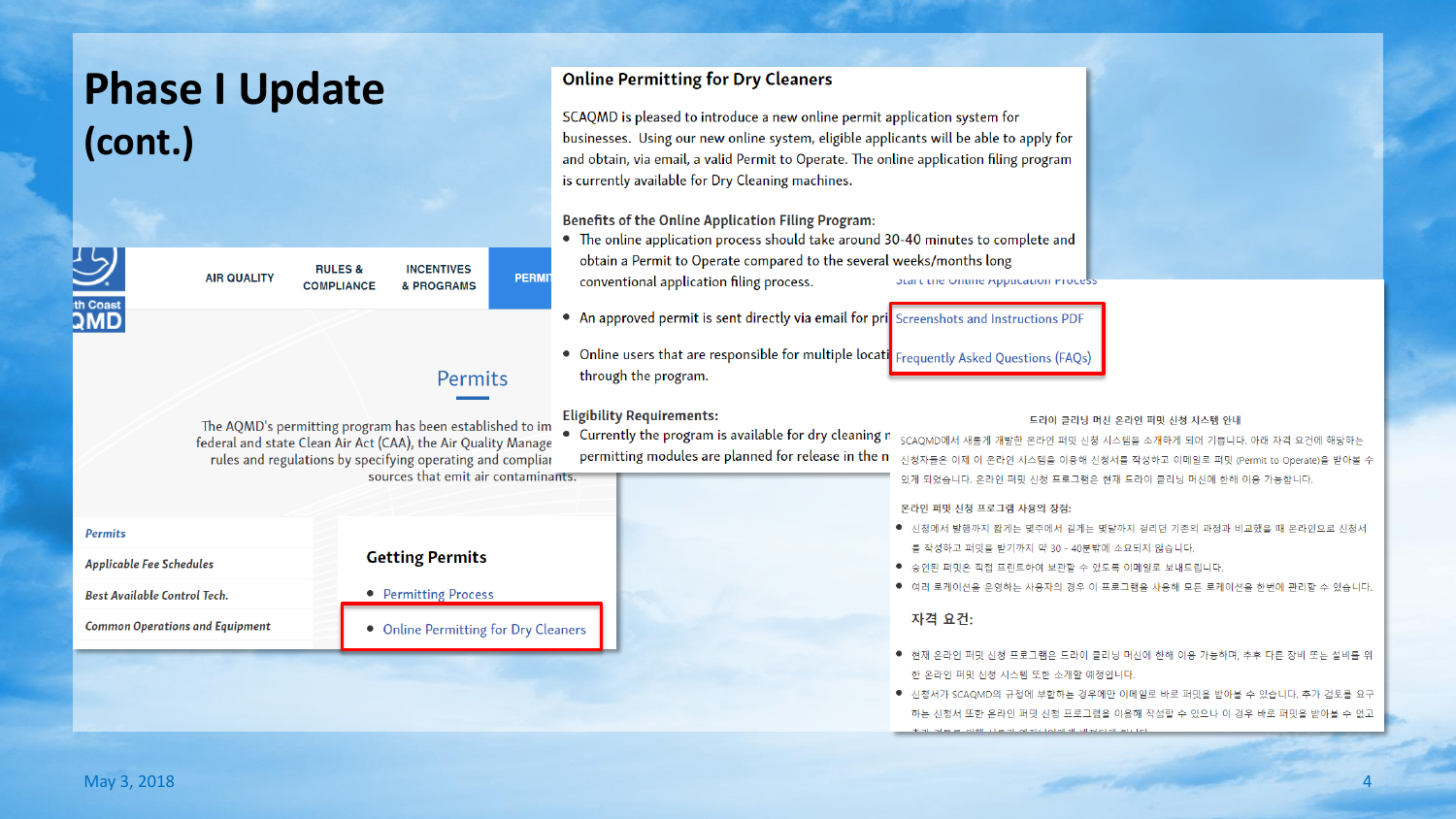

**Phase I Update (cont.)**

- **Final internal testing:** 
	- − Automotive Refinishing Facilities (Form 400 E -17b)
	- − Gasoline Dispensing Facilities (Form 400 E -11)
- More complex than dry cleaning module
- Additional thresholds for filing online with subsequent engineering evaluation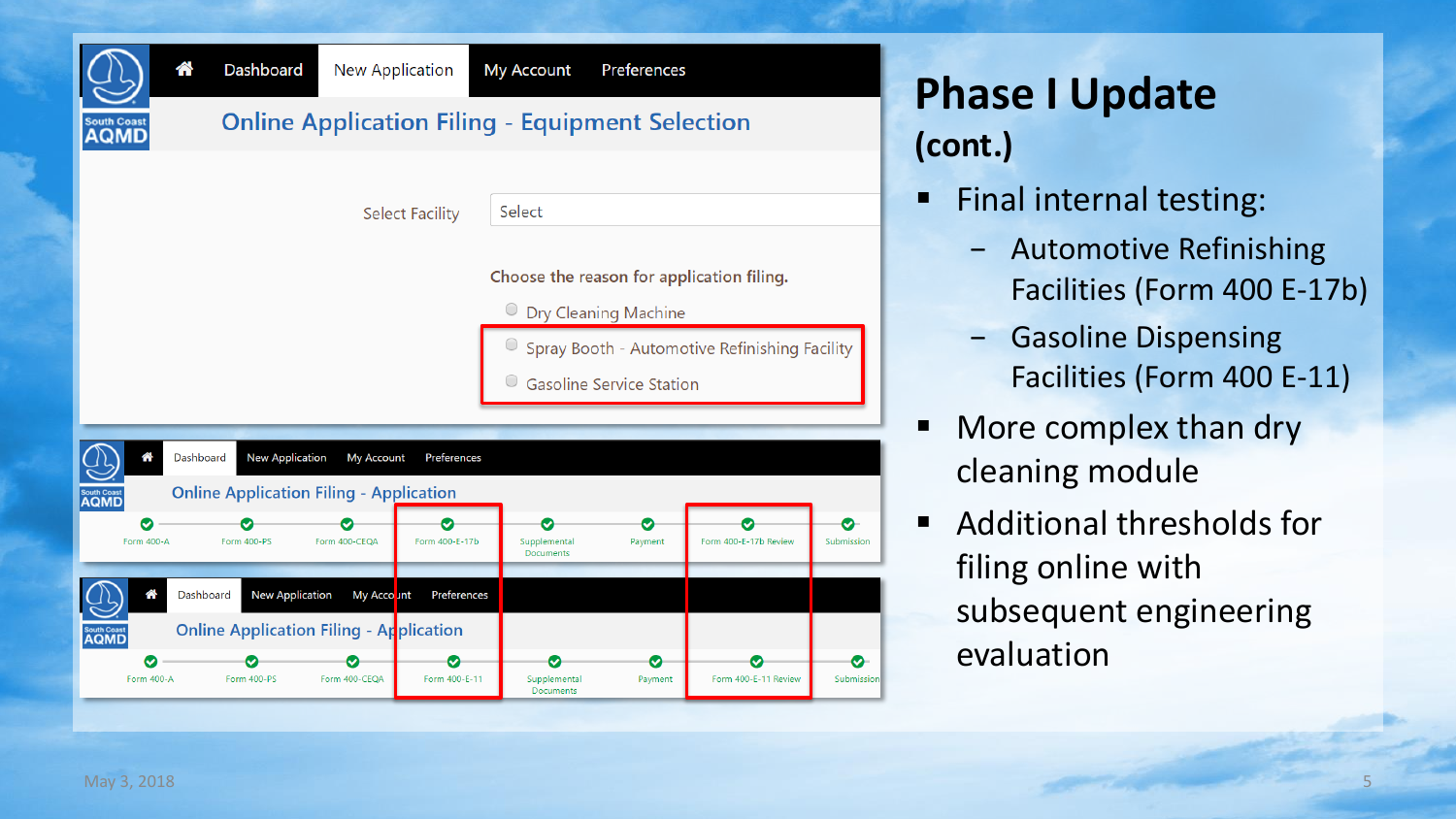**Regulatory Compliance** The online tool verifies compliance with all SCAQMD Rules and Regulations based on user provided data

- 212 Standards For Approving Permits And Issuing Public Notice
	- − (c)(1) [Near Schools]
	- − (c)(2) [Emission Increase]
	- − (c)(3) [Toxic Risk/Nuisance]
- 401 Visible Emissions
- 402 Nuisance
- 481 Spray Coating Operations
- 1147 NOx Reductions from Miscellaneous Sources
- 1151 Motor Vehicle and Mobile Equipment Non-Assembly Line Coating Operations
- 1171 Solvent Cleaning Operations
- 1303 Requirements [NSR]
	- − (a) [BACT]
	- − (b)(1) [Modeling NAAQS]
	- − (b)(2) [Offsets]
- 1401 New Source Review of Toxic Air Contaminants
- 1401.1 Requirements for New and Relocated Facilities Near **Schools**
- No Open Notices of Violation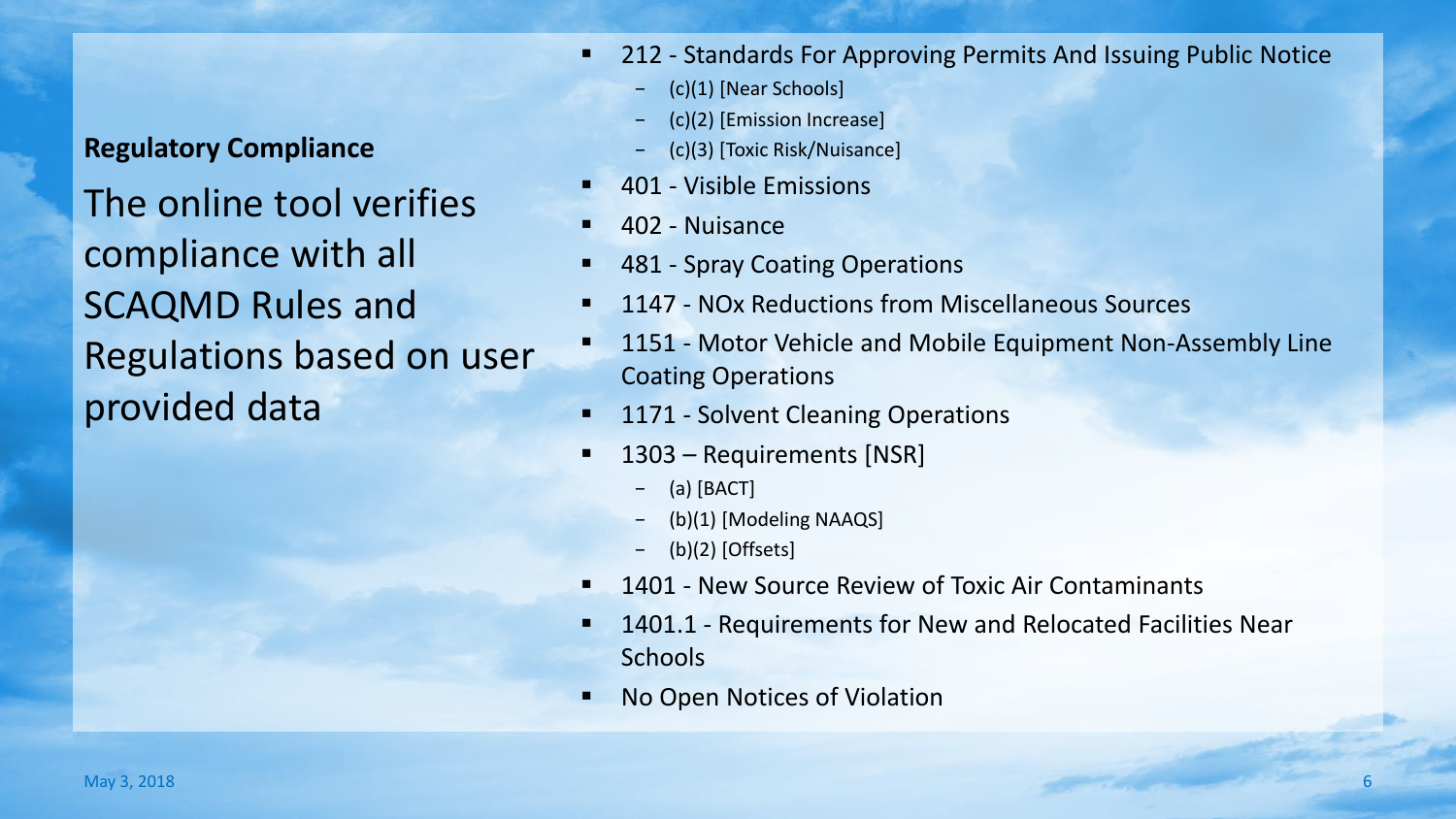## **Additional evaluation criteria**

- **BACT/BARCT Requirements** Rule 1147 - Certified burners Rule 1151 – Spray equipment Rule 1171 – Cleaning methods/VOC content
- **Regulation XIII (NSR)** Emission offsets
- **Toxics (Regulation XIV, Rule 212)** Proximity to receptors Toxic material usage
- **EXA Thresholds**

#### **Items Processed**

- $-400-A$
- 400-PS
- 400-CEQA
- 400-E-17
- Payment (Credit Card/E-Check)
- Supplemental Document Handling (doc, .docx, .txt, .png, .jpg, .jpeg, .xls, .xlsx, .odt, .pdf)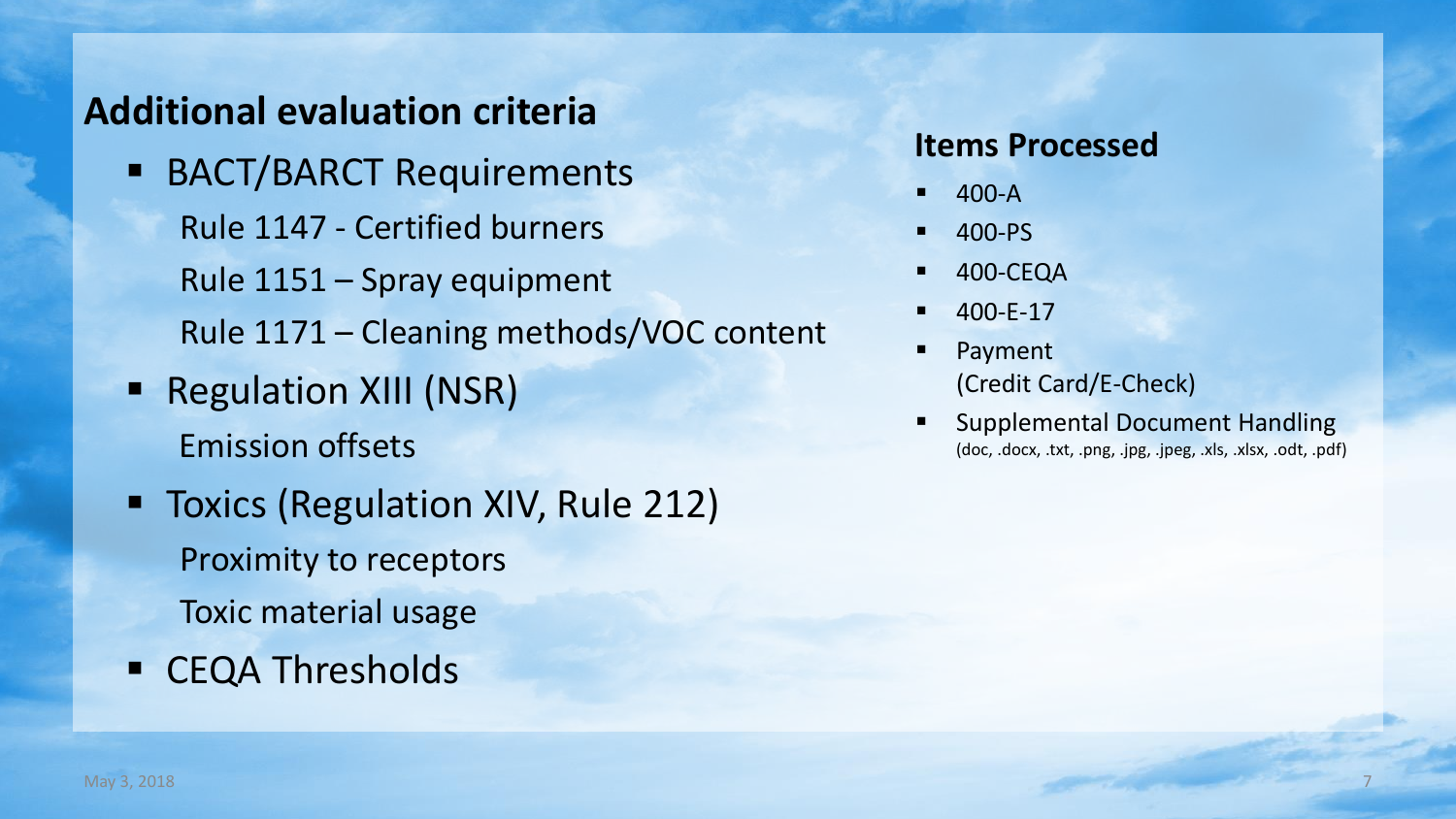# **Online Tool – Automotive Spray Booth**

- 1. Create user account
- 2. Register existing facility or add new facility
- 3. Complete online forms
- 4. Submit fees online
- 5. Online tool evaluates for compliance:
	- **Compliance verified online**

*G*enerate and attest accuracy of online form information and submit Permit issued via email within minutes

- **E** Compliance not verified online Review forms for accuracy and make corrections as appropriate
- **If compliance cannot be verified online following user review** Continue to submit for additional processing by a District engineer